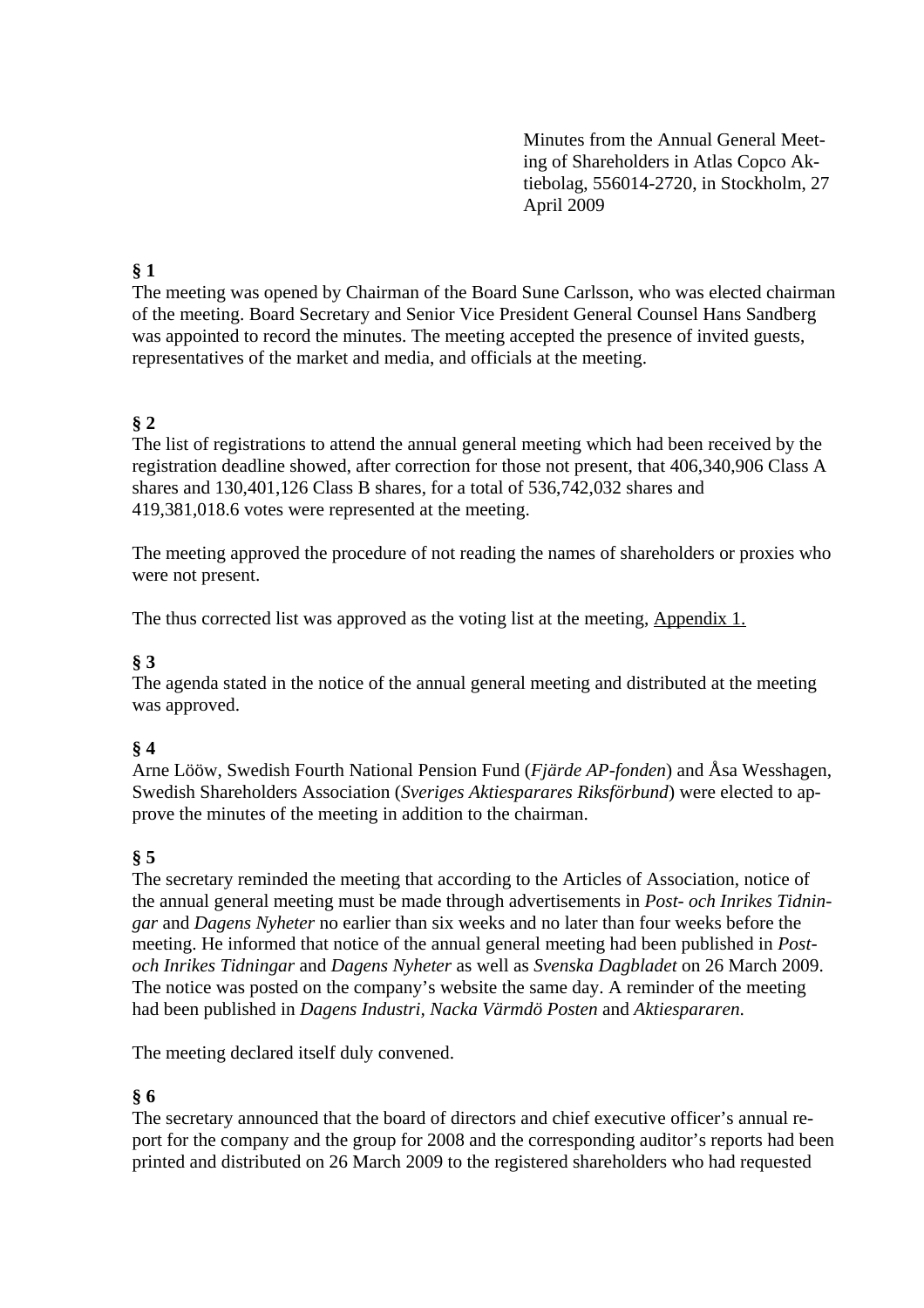them. The annual report had also been posted on the company's website the same day. It was recorded that the annual report was available at the meeting.

The annual report for the company and the group and corresponding auditor's reports were declared presented.

# **§ 7**

CEO Gunnar Brock presented his speech, in which he shared with the meeting his views on the development of the Atlas Copco Group and remarked on the operations in 2008 and the first quarter of 2009.

CEO Gunnar Brock answered a question asked by Albin Rännar, representing Folksam, KPA, Förenade Liv and Konsumentkooperationen's pension funds, if Atlas Copco intended to maintain its strategy for environmental matters, and a question from Leo Gillholm regarding the possibility to make acquisitions in the future.

## **§ 8**

With reference to the corporate governance report in the annual report, the chairman reported on the work of the board of directors in 2008, remarked on the composition and activities of the audit committee and reported on the communications with the principal auditor.

The chairman introduced Ronnie Leten, intended to begin as chief executive officer effective June first 2009. Ronnie Leten introduced himself to the meeting and presented his visions for Atlas Copco. The chairman also introduced Ronnie Leten's successor as head of the Compressor Technique business area, Stephan Kuhn.

### **§ 9**

**9 a)** The principal auditor, Thomas Thiel, referred to the auditor's report for the company and the group in the annual report and explained the process applied to perform the audit. Thomas Thiel recommended adoption of the presented income statements and balance sheets, discharge of liability for the chief executive officer and the board, and adoption of the proposed distribution of profits.

In response to a question from Åsa Wesshagen, Sveriges Aktiesparares Riksförbund, Thomas Thiel explained that goodwill values as of 31 December 2008 had been reconciled and that quarterly reconciliation was under consideration. In the current situation, there is reason to monitor this quarter by quarter.

 In accordance with the auditor's recommendation, the meeting adopted the income statements and balance sheets for the company and the group as of 31 December 2008 as presented in the annual report.

**9 b)** In accordance with the auditor's recommendation, the meeting discharged the members of the board of directors and the chief executive officer from liability for their management of the company's affairs during the 2008 financial year.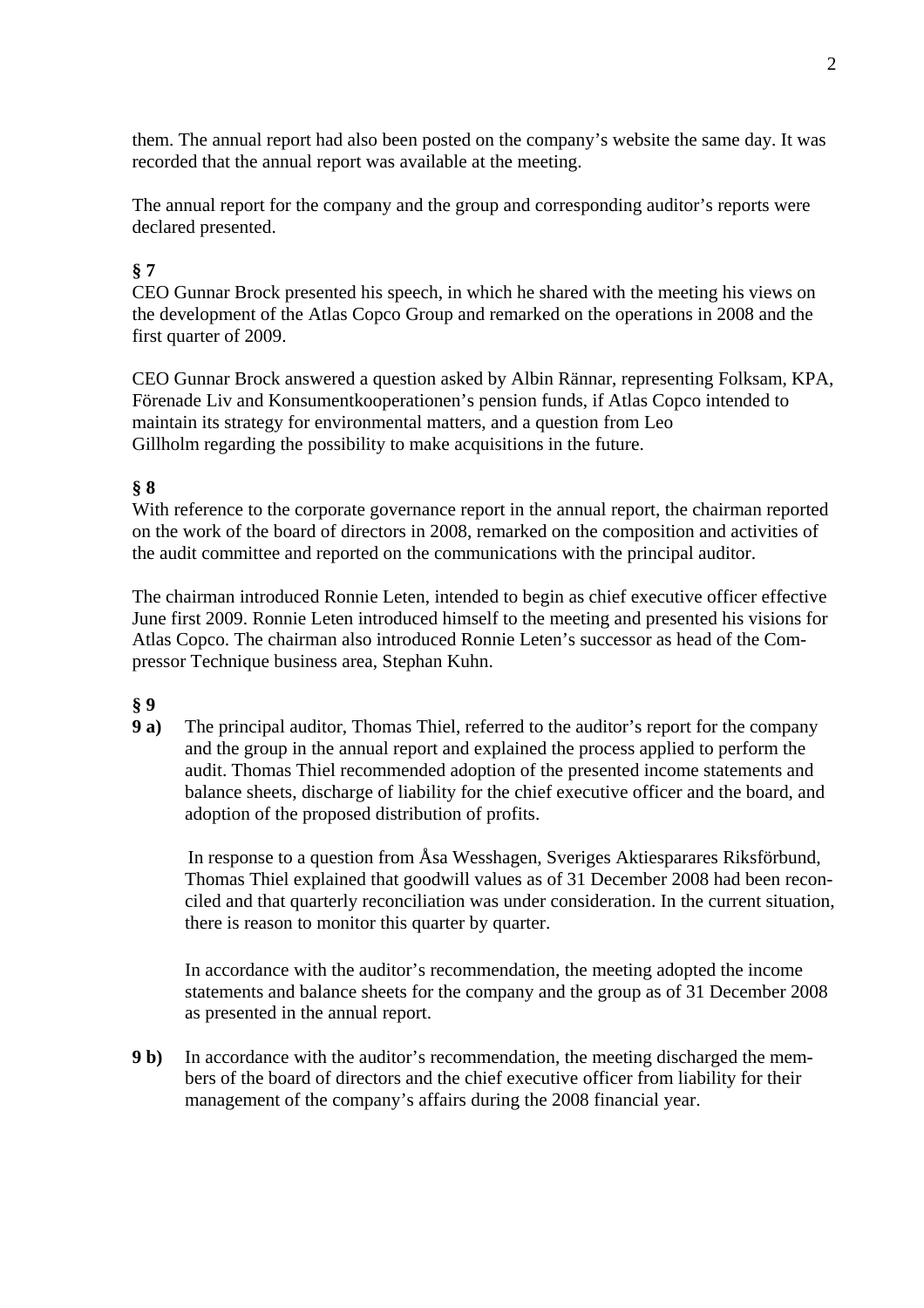**9 c)** The board of directors had proposed distribution of the profits at the disposal of the annual general meeting of SEK 27,474,935,403 as follows:

Dividend of SEK 3 per share to shareholders: SEK 3,647,729,112 Retained: SEK 23,827,206,291

The meeting resolved in favor of the board's proposal.

**9 d)** The meeting further resolved to adopt 30 April 2009 as record day for dividends. The chairman informed the meeting that dividends were expected to be distributed on 6 May 2009.

#### **§ 10**

The meeting resolved that the number of directors elected by the annual general meeting for a term ending at the next annual general meeting would be nine (9) directors and no alternates.

#### **§ 11**

The chairman explained the evaluation and nomination process that had taken place within the framework of the work of the nomination committee.

The meeting thereafter elected the following directors to serve until the next annual general meeting:

| Directors              |                       |
|------------------------|-----------------------|
| Staffan Bohman         | (re-election)         |
| <b>Christel Bories</b> | (re-election)         |
| <b>Sune Carlsson</b>   | (re-election)         |
| Johan Forssell         | (re-election)         |
| Ulla Litzén            | (re-election)         |
| Anders Ullberg         | (re-election)         |
| Jacob Wallenberg       | (re-election)         |
| Margareth Övrum        | (re-election)         |
| Ronnie Leten           | (first-time election) |
|                        |                       |

The chairman thanked Gunnar Brock, who had declined re-election and is stepping down as the company's chief executive officer effective 31 May 2009 for his major contributions to the Atlas Copco Group since 2002.

The meeting thereafter elected Sune Carlsson chairman of the board and Jacob Wallenberg vice chairman of the board to serve until the next annual general meeting.

The secretary informed the meeting that the employee representatives on the board of directors until the annual general meeting held in 2011 are Mikael Bergstedt, Ledarna, and Bengt Lindgren, IF Metall, with Kristina Kanestad, Unionen, as the personal alternate for Bergstedt and Ulf Ström, IF Metall, as the personal alternate for Lindgren.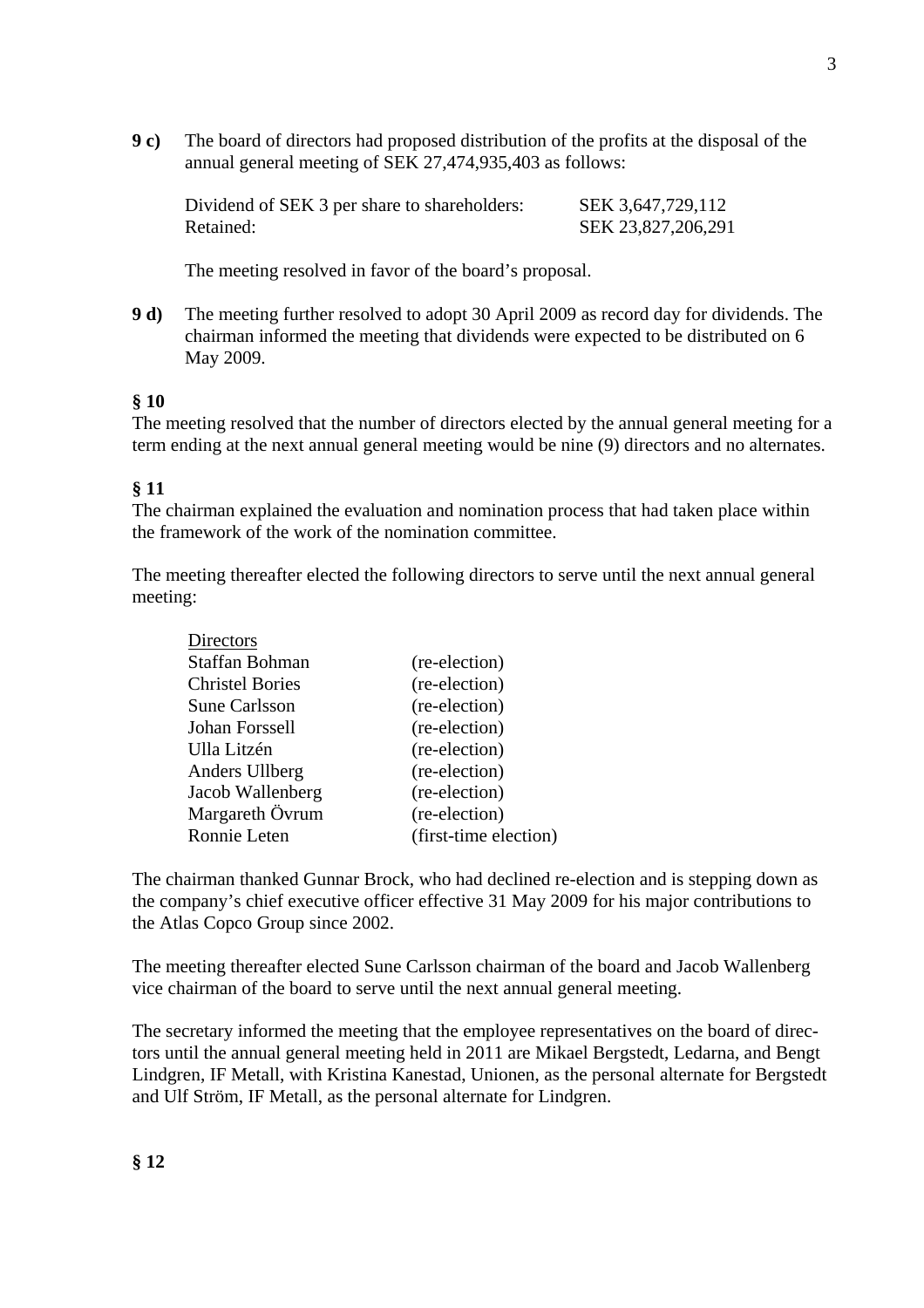The meeting resolved to pay unchanged director's fees to non-executive directors of SEK 1,500,000 to the chairman of the board, SEK 550,000 to the vice chairman and SEK 450,000 to each of the other non-executive directors, as well as compensation for committee service of – SEK 170,000 to the chairman of the audit committee and SEK 110,000 to each one of the other members of this committee;

- SEK 60,000 to each one of the member of the remuneration committee; and

- SEK 60,000 to each non-executive director who, in addition, participates in committee work decided upon by the board.

The meeting further resolved that 50% of the director's board fee could be received in the form of synthetic shares.

In order to hedge the costs of the company's obligations, primarily social insurance charges, towards directors who have elected to receive a portion of the director's fee in synthetic shares, the meeting resolved unanimously, after observation of the dissenting votes specified below, to give the board a mandate until the end of the next annual general meeting to acquire on NASDAQ OMX Stockholm a maximum of 70,000 Class A shares at a price per share within the registered trading range in effect from time to time.

It was recorded that Måns Dahlqvist, representing Catholic Health East, and Jenny Friberg, representing David Manieri, with a total of 11,508 shares and 11,508 votes, voted against the proposal in its entirety and that Jan Forsman, with 540 shares and 513 votes, voted against the part of this proposal referring to a mandate to the board to acquire shares.

It was further recorded that the auditor is remunerated on running account in accordance with the resolution of the 2006 annual general meeting when the auditor was appointed.

### **§ 13**

The chairman reported on the composition, mandate and activities of the remuneration committee in 2008. The chairman reminded the meeting that the report by KPMG Bohlins AB on the board's compliance with last year's resolution regarding executive remuneration policies had been posted on the website and distributed to those present at the annual general meeting and that it should thus be regarded as having been presented to the meeting.

a) Guidelines for remuneration to management.

Albin Rännar, Folksam et al, criticized the proposed guidelines.

Peter Lundkvist, Swedish Third National Pension Fund, informed the meeting about the Swedish State's guidelines for the national pension funds and reported how the Third National Pension Fund intended to act.

The meeting approved the guidelines for remuneration to management proposed by the board.

It was recorded that the Second, Third and Fourth National Pension Funds, which combined represented 41,089,415 shares and 27,299,139.8 votes, abstained from voting and that Måns Dahlqvist, representing Allianz Global Investors, Catholic Health East, General Board of Pen-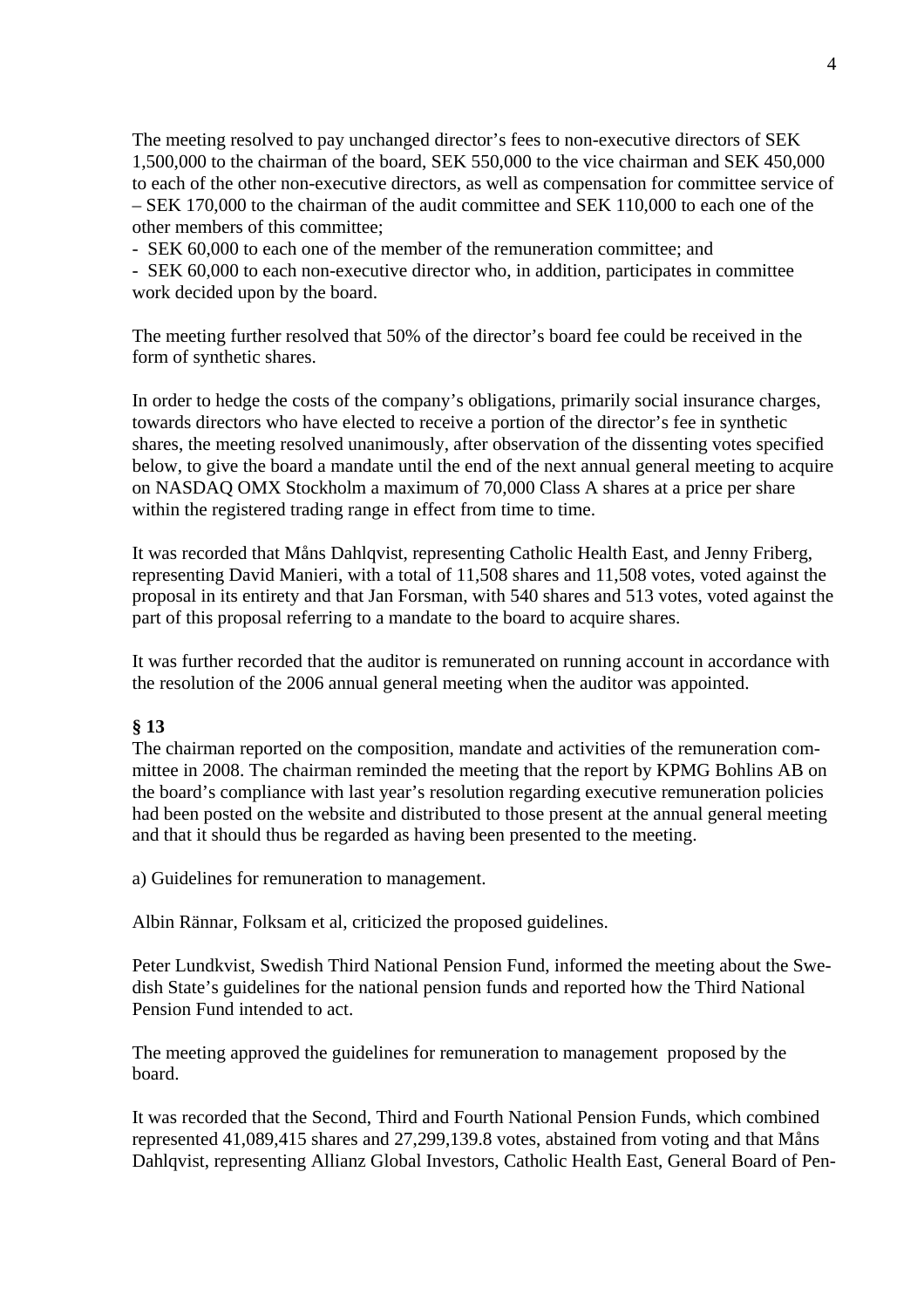sion and Health Benefits of the United Methodist Church and the Fire and Police Pension Association of Colorado, and Jenny Friberg, representing David Manieri with a total of 3,247,155 shares and 3,244,228.2 votes, voted against the proposal.

b) The chairman presented the background and reasons for the proposal regarding performance-based employee stock option plan for 2009 presented to the annual general meeting.

In addition to criticizing the board's proposal, Folksam et al, through Albin Rännar, and Sveriges Aktiesparares Riksförbund, through Åsa Wesshagen, stated that they intended to vote against the stock option plan for 2009. Wesshagen expressed the opinion that Atlas Copco should have a modern stock program instead.

Caroline af Ugglas, Skandia Livförsäkrings AB, expressed her support for the stock option plan for 2009.

The meeting approved the reported scope and main principals for a performance-based employee stock option plan for 2009 regarding Class A shares in Atlas Copco.

It was recorded that the Second, Third and Fourth National Pension Funds, which combined represented 41,089,415 shares and 27,299,139.8 votes, abstained from voting and that Måns Dahlqvist, representing Allianz Global Investors, Catholic Health East, Louisiana and the State Employees Retirement System, and Jenny Friberg, representing David Manieri, with a total of 2,636,150 shares and 2,636,150 votes, Åsa Wesshagen, Sverige Aktiesparares Riksförbund, with 532,280 shares and 380.198 votes and Albin Rännar, Folksam et al, with 17,378,185 shares and 9,591,179.8 votes, voted against this proposal.

It was recorded that Åsa Wesshagen, Sveriges Aktiesparares Riksförbund, Karl Henrik Liminga, 200 shares and 20 votes, Gunnar Tollertz, 1,000 shares and 1,000 votes, Marianne Eriksson, 6,852 shares and 6,852 votes, Nils-Erik Eriksson, 6,922 shares and 5,906.8 votes, Lars Källström, 200 shares and 20 votes, and Ove Danielsson, 14,000 shares and 14,000 votes, registered dissent to this decision.

c) The annual general meeting resolved in accordance with the board's complete proposal on acquisition of treasury shares and transfer of treasury shares as follows:

#### Acquisition of Class A shares

By the required majority, the annual general meeting granted a mandate to the board, for a term ending at the close of the next annual general meeting, to resolve to acquire shares in the company on one or more occasions to ensure capacity to meet future delivery obligations under the company's employee stock option plan for 2009 as follows.

- 1. Acquisition shall be limited to a maximum of 5,500,000 Class A shares.
- 2. The shares may only be acquired on NASDAQ OMX Stockholm.
- 3. Acquisition of shares through trading on NASDAQ OMX Stockholm may be transacted only at a price per share within the registered trading range in effect from time to time.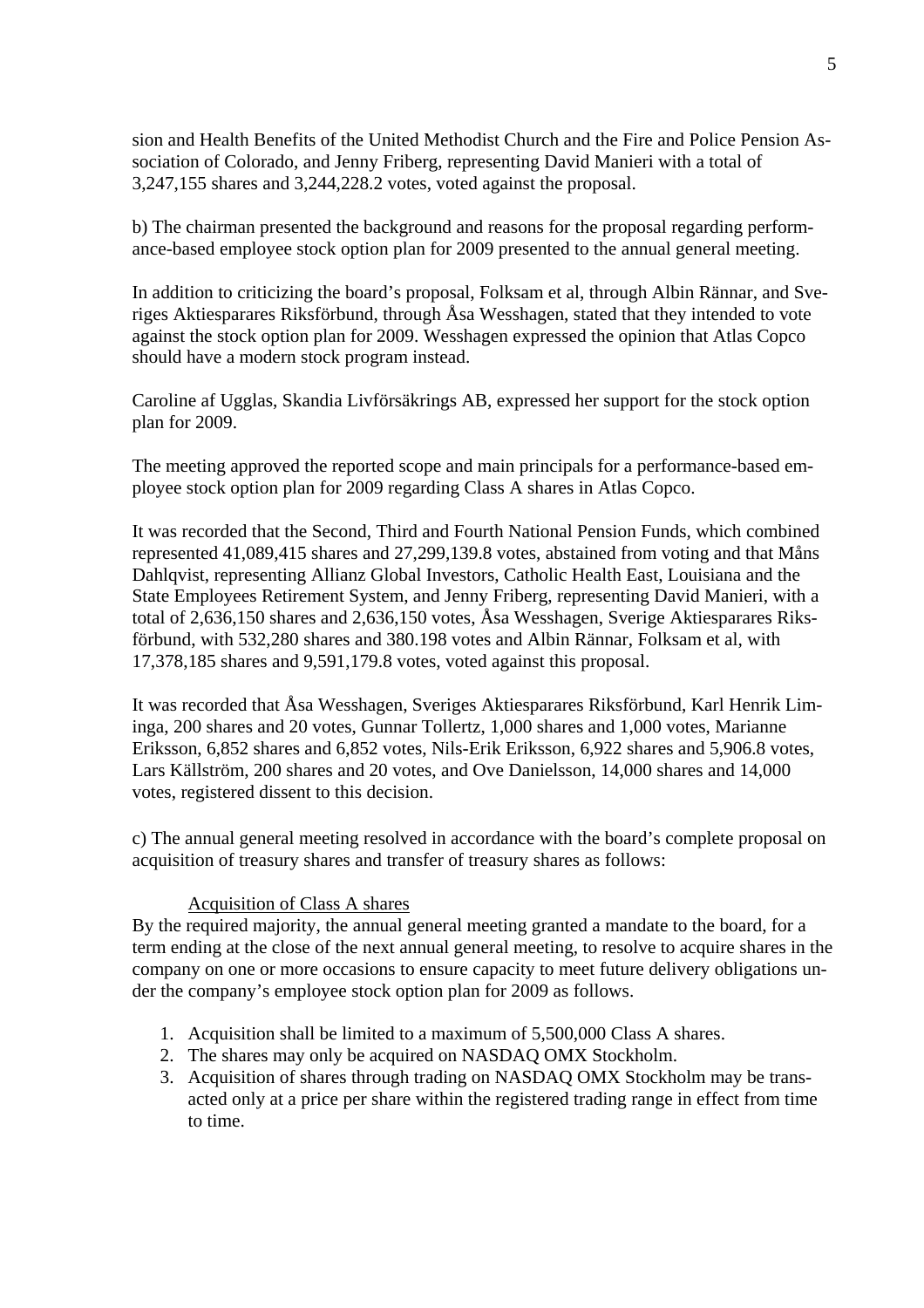It was recorded that Måns Dahlqvist, representing Allianz Global Investors and Catholic Health East, and Jenny Friberg, representing David Manieri, with a total of 2,635,550 shares and an equal number of votes, and Jan Forsman, with 540 shares and 513 votes, voted against this proposal.

### Transfer of treasury shares

By the required majority, the annual general meeting decided to transfer shares in the company by reason of the company's employee stock option plan for 2009 as follows.

- 1. A maximum of 4,699,874 Class A shares may be transferred.
- 2. The right to acquire shares shall accrue to individuals covered by the company's 2009 employee stock option plan, with the right for each participant to obtain the maximum number of shares permitted under the terms and conditions of the company's employee stock option plan for 2009.
- 3. Participants' rights to obtain shares are conditional upon that all conditions in the company's employee stock option plan for 2009 have been met.
- 4. Transfer of shares shall take place on the terms and conditions stated in the company's employee stock option plan for 2009, which means among other thing that the specifications therein with regard to prices and the period during which participants may exercise their rights to acquire shares shall also apply to the transfer. Participants shall remit payment for stock within the time and in the manner specified in the terms and conditions for the employee stock option plan for 2009.
- 5. With regard to the number of shares that may be subject to transfer under the company's employee stock option plan for 2009, customary terms shall apply for adjustment due to bonus issues, splits, preferential issues and similar measures in accordance with the terms and conditions of the employee stock option plan.

It was recorded that Måns Dahlqvist, representing Allianz Global Investors and Catholic Health East, and Jenny Friberg, representing David Manieri with a total of 2,635,550 shares and an equal number of votes, voted against this proposal.

## **§ 14**

By the required majority, the annual general meeting voted to grant a mandate to the board for a term ending at the close of the next annual general meeting to sell treasury shares in the company on one or more occasions to cover costs, including social insurance charges, cash settlements, or performance of alternative incentive solutions in countries where allotment of employee stock options is unsuitable, in accordance with the obligations in the 2006 and 2007 performance-based employee stock option plans as follows.

- 1. A maximum of 1,445,000 Class B shares held by the company may be sold for this purpose.
- 2. The shares may only be sold on NASDAQ OMX Stockholm.
- 3. Transfer of shares through trading on NASDAQ OMX Stockholm may be transacted only at a price per share within the registered trading range in effect from time to time.

It was recorded that Måns Dahlqvist, representing Allianz Global Investors and Catholic Health East, and Jenny Friberg, representing David Manieri, with a total of 2,635,550 shares and an equal number of votes, voted against this proposal. **§ 15**